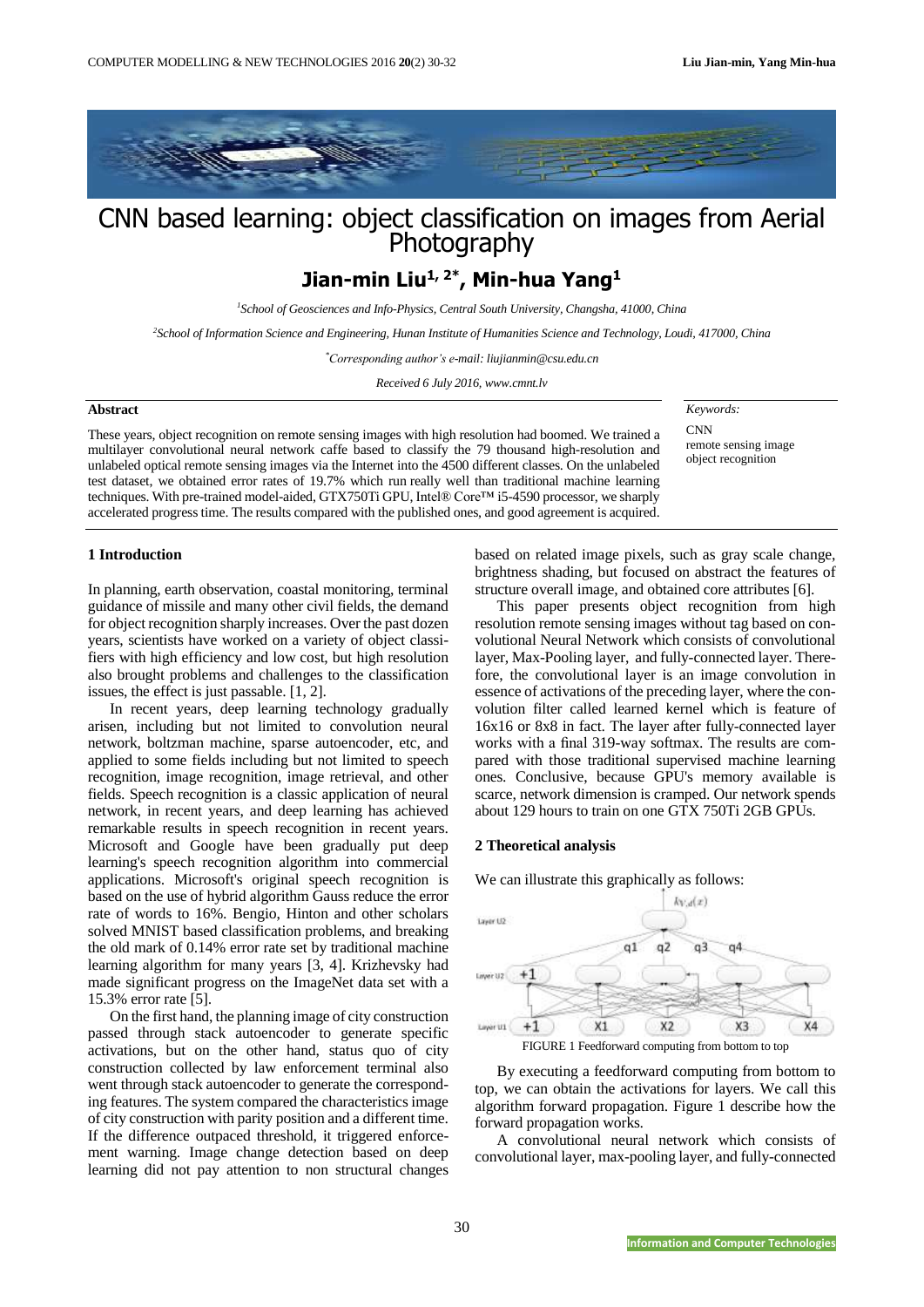layer. As a result, the convolutional layer is an image convolution in essence of features of the previous layer, where the convolution filter called learned kernel or weights which is feature of 16x16 in fact specify the convolution filter. The layer after fully-connected layer works with a final 319-way softmax. The results compared with those traditional supervised machine learning ones.

The image come from natural has its own characteristics, that is to say, the statistical properties that are part of the image and the other part is the same. More appropriate interpretation is that when randomly selected from a large size images a small piece, such as sample 16x16, and learned some from this small sample characteristics, we can learn by the 16x16 sample to feature detectors, which is applied to any part of the image. This also means that the features we study in this part which can also be used in another part, so for all of the locations on this image, we can use the same features. In particular, we can learn by the 16x16 sample characteristics with the big size image convolution. Thereby contributing to the big size image of any location to get a different activation feature.

A specific example is given below: assuming that you have make a 384x384 image convolution using 16x16 sample characteristics, and then let them go through sparse autoencoder and trained to get the feature activation values. In this case, obviously we can get 400 sets, which each contains 369x369 characteristics of convolution.

It is convolved that the input of convolution layer come from the previous layer's activations with learned kernel which is feature of  $16x16$  in fact. We run it through pretrained sparse autoencoder to compute the activations, i.e., convolved features.





(i) The 1st fully connected layer, fc6 (j) The 2nd fully connected layer, fc7 (k) The final probability output (l) The top 5 predicted labels







FIGURE 2 Experimental results

$$
x_i^u = g(d_i^u + \sum_{i \in N_i} x_j^{u-1} * h_{ji}^u)
$$
 (1)

Concern to the images with 400x400 pixels, and then we obtain each convolution results order of magnitude to square of  $(400 - 16 + 1)$  or 148225. Given these results and consider 319 features each result, softmax layer will face the characteristics of the astronomical level will fail soon. Before inputing all the extracted features logistic or softmax layer, we need to significantly reduce the amount of calculation. In order to solve this problem, max pooling layer will take overall average operation of image. On the last layer, we choose softmax model which generalizes logistic model in multi-class classification and recognition, we obtain a working model of softmax which come into play in multiclass classification.

#### **3 Experimental results and analysis**

In this Experiment, We classify the 79 thousand highresolution and unlabeled optical remote sensing images via the Internet into the 4500 different classes by a multilayer pre-trained convolutional neural network caffe based. On the unlabeled test dataset, we obtained error rates of 19.7% which run really well than traditional machine learning techniques. With pre-trained model-aided, GTX750Ti GPU, [Intel Core I5-4590 processor,](http://ark.intel.com/products/80815/Intel-Core-i5-4590-Processor-6M-Cache-up-to-3_70-GHz) we sharply accelerated progresstime. The results compared with the published ones, and good agreement is acquired.